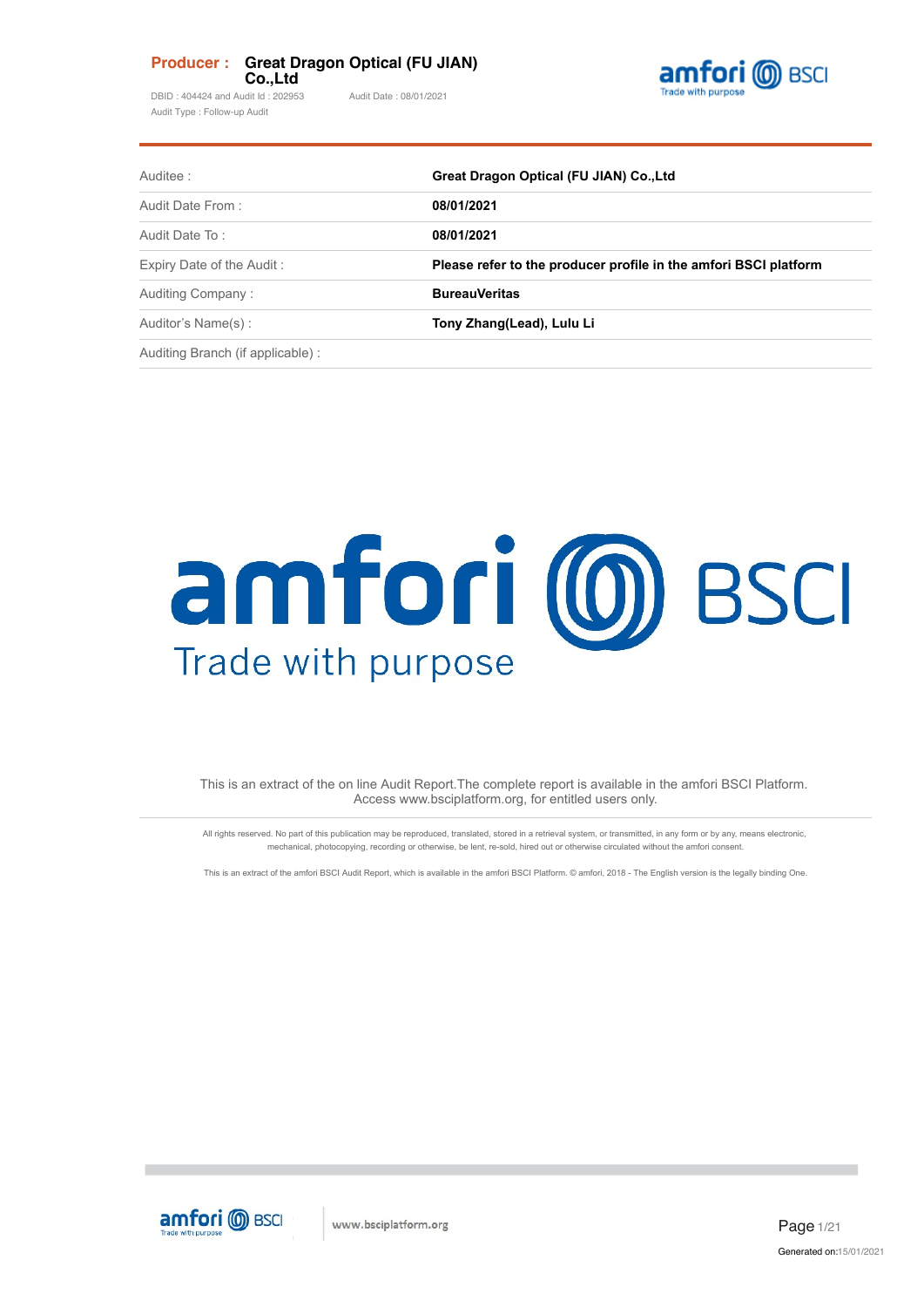### **Producer : Great Dragon Optical (FU JIAN) Co.,Ltd**

DBID : 404424 and Audit Id : 202953 Audit Date : 08/01/2021 Audit Type : Follow-up Audit



**Rating Definitions** 

| aung Denniuons           | A combination of ratings per                                                                                                                                                                                                                                                                                                    |                                                                                                                                                                             |
|--------------------------|---------------------------------------------------------------------------------------------------------------------------------------------------------------------------------------------------------------------------------------------------------------------------------------------------------------------------------|-----------------------------------------------------------------------------------------------------------------------------------------------------------------------------|
| Rating                   | Performance Area where:                                                                                                                                                                                                                                                                                                         | Consequence                                                                                                                                                                 |
| A<br><b>Very Good</b>    | · Minimum 7 Performance Areas rated A<br>. No Performance Areas rated C, D or E<br>These are three examples:<br>Α<br>A<br>А<br>Α<br>А<br>А<br>A<br>А<br>A<br>A<br>A<br>А<br>A<br>в<br>в<br>в<br>A<br>A<br>А<br>в<br>в<br>в<br>B<br>в<br>А<br>в                                                                                  | The auditee has the<br>level of maturity<br>to maintain its<br>improvement process<br>without the need for a<br>follow-up audit,                                            |
| в<br>Good                | . Maximum 3 Performance Areas rated C<br>. No Performance Areas rated D or E<br>These are three examples:<br>B<br>B<br>B<br>B<br>в<br>в<br>B<br>А<br>A<br>А<br>A<br>A<br>$\overline{\mathsf{c}}$<br>B<br>A<br>A<br>Δ<br>B<br>в<br>B<br>в<br>Θ<br>Α<br>Α<br>в<br>B<br>B<br>в<br>B<br>B<br>В<br>B<br>в<br>B<br>c<br>В<br>c  <br>c | The auditee has the<br>level of maturity<br>to maintain its<br>improvement process<br>without the need for a<br>follow-up audit.                                            |
| c<br><b>Acceptable</b>   | . Maximum 2 Performance Areas rated D<br>. No Performance Areas rated E<br>These are three examples:<br>c  <br>c<br>A<br>c<br>A<br> C <br>A<br>c<br>A<br>B<br>в<br>B<br>в<br>A<br>c<br>Α<br>$C$ $D$ $D$<br>c<br>c<br>$\overline{c}$  <br>c  <br> c <br> C <br>c <sub>1</sub><br>$\mathsf{c}\,\vert$<br>c<br>c                   | The auditee needs<br>follow up to support its<br>progress. Following the<br>completion of the audit,<br>the auditee develops<br>a Remediation Plan<br>within 60 days.       |
| D<br><b>Insufficient</b> | · Maximum 6 Performance Areas rated E<br>These are three examples:<br>$D   D   D   D   D   D   D   E   E   E   E   E   E   E$                                                                                                                                                                                                   | The auditee needs<br>follow up to support its<br>progress. Following the<br>completion of the audit,<br>the auditee develops<br>a Remediation Plan<br>within 60 days.       |
| E<br><b>Unacceptable</b> | · Minimum 7 Performance Areas rated E<br>These are three examples:<br>AAAAE<br>$E$ $E$ $E$ $E$ $E$ $E$ $E$<br>A   A<br>A<br>в<br>B<br>D<br>١A<br>c i<br>Ε                                                                                                                                                                       | amfori BSCI<br><b>Participants shall</b><br>closely oversee the<br>auditee's progress<br>as the producer may<br>represent a higher risk<br>than other business<br>partners. |
| <b>Zero Tolerance</b>    | A Zero Tolerance issue was identified (see<br>amfori BSCI System Manual Part V - Annex<br>5: amfori BSCI Zero Tolerance Protocol]                                                                                                                                                                                               | Immediate actions are<br>required. The amfori<br><b>BSCI Zero Tolerance</b><br>Protocol is to be<br>followed.                                                               |



**College**